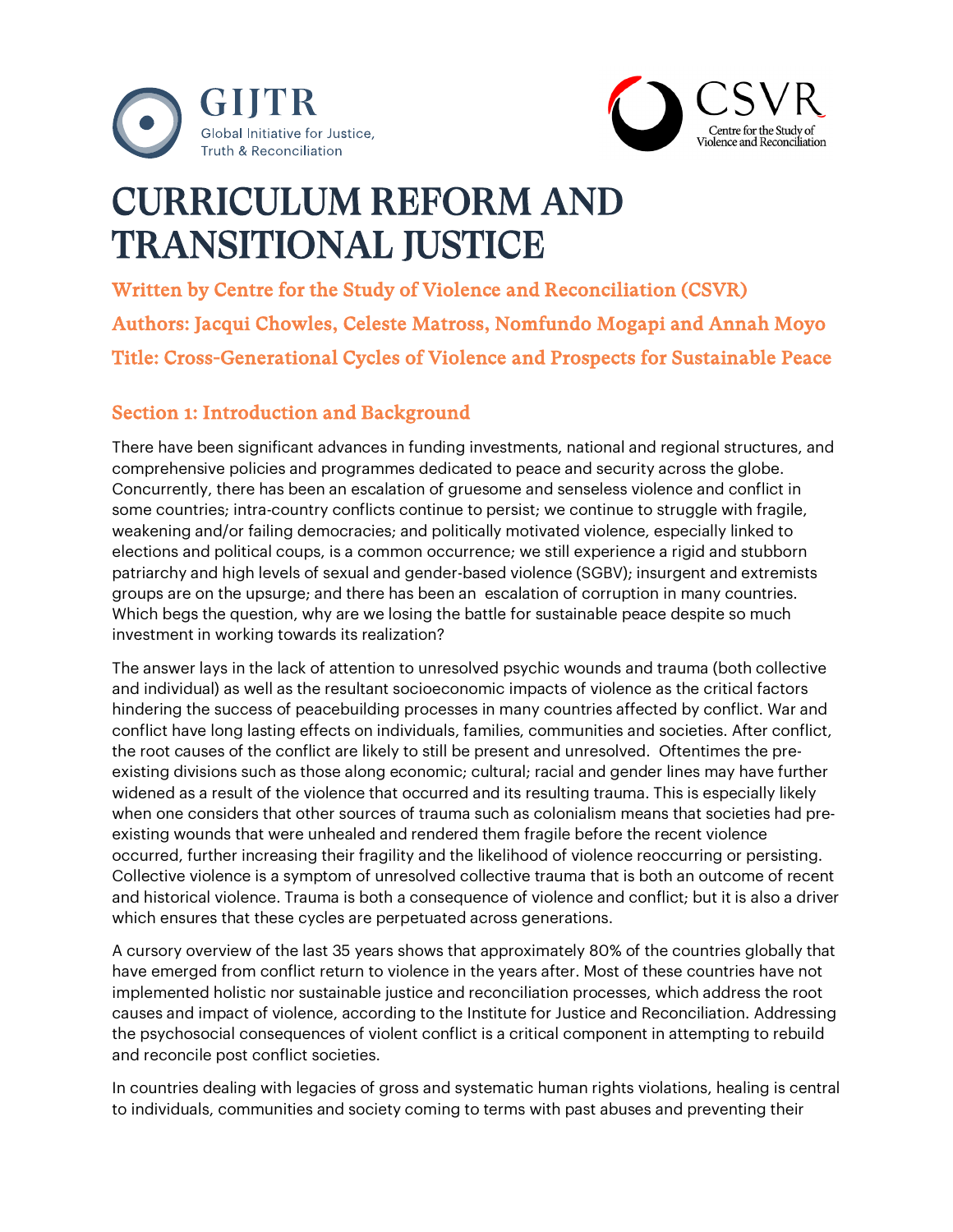



recurrence in the future. Unresolved trauma leads to fragmentation, isolation and mistrust within families, communities and societies, which makes rebuilding peace and social cohesion difficult. Unresolved trauma is likely to perpetuate cycles of violence. Therefore, in order to ensure enduring peace and the non-reoccurrence of violence and human rights abuses, we need to both address the trauma that is a result of the violence and conflict as well as the root causes of that violence and conflict. Research shows that 'wounded' individuals; families; communities who have not processed their responses to their traumatic experiences are less likely to be able to resist the political, economic, cultural and social pressures which can, in turn, result in further cycles of violence.

It is not only trauma as a result of direct experiences that need to be addressed, but also the legacies of pain passed down from one generation to the next that also needs to be healed in order to achieve sustainable peace. Generations of people grow up in the midst of violence, normalizing it, becoming numb to it or losing the capacity to trust others or their institutions, further fragmenting societies and thus undermining efforts to build sustainable peace.

Within the education space, the continuous exposure to various forms of violence within communities (collective; sexual; economic; racial; domestic forms of violence as a few examples) also traumatizes generations and limits the ability of community members, including learners to develop the muscle to confront the obstacles that are preventing them from enjoying safe environments and ultimately thriving, which then ensures that the individual, their family and their larger community are left to deal with the consequences of this trauma, such as their ability to learn being affected and thus being unable to earn enough to get their family out of poverty as an example, which then results in the perpetuation of cycles of violence as poverty is one of the main drivers of violence. Other drivers of violence include unemployment; patriarchy; socio-economic inequality and discrimination; oppression; suppression of rights and unresolved trauma. Addressing collective, cross-generational, individual and familial trauma is key in stopping the cycle of violence, promoting safe spaces at school and community levels and ensuring that learners can thrive. However, a large emphasis is placed on the environmental factors that can mitigate the effects of trauma at the individual, family and community level. This is a specific challenge in many country contexts, especially in the global south, where individuals face various forms of constantly reoccurring trauma with very limited resources to provide them with the support they require in order to limit the effects of trauma, and in particular, cross-generational trauma.

#### Section 2: How is trauma transferred onto generations within the family system?

Psychological or emotional trauma is damage or injury to the psyche after living through an extremely frightening or distressing event and may result in challenges in functioning or coping normally after the event. These challenges are often experienced at an individual and collective level. Collective trauma is trauma that is experienced by the collective psyche of specific groups or societies and is not merely mass trauma or the sum of individual traumas. It is the recognition that collectives (organisations, communities, societies) can be traumatized, and in order for peace to be created and sustained, this trauma needs to be healed, as collective trauma when unresolved, gets transferred onto the next generation. Professor Michelle Sotero of the University of Nevada says intergenerational trauma comes in three phases: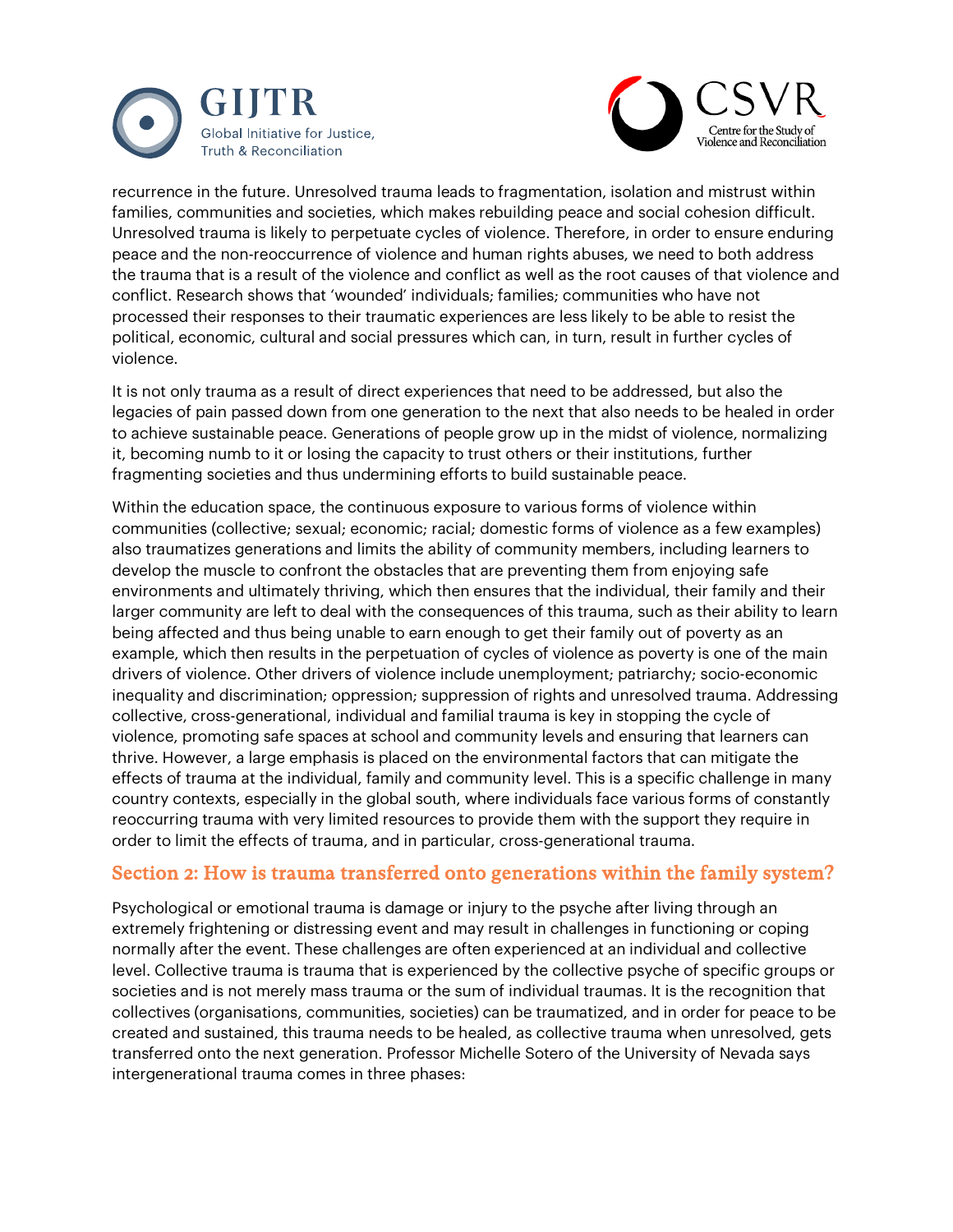



- Phase 1: The dominant culture performs mass trauma on a people via "colonialism, slavery, war, or genocide."
- Phase II: The affected population shows physical and psychological symptoms in response to trauma.
- Phase III: The initial population passes these responses of trauma to subsequent generations, who in turn display similar symptoms because it is in our DNA.

While we recognize that children and youth can become traumatised by the collective trauma present in systems such as education; religious institutions and workspaces, the focus of this paper is on the family system. However, the family system does not exist in isolation, it is embedded within a sociopolitical context that exerts an influence on it and which in turn is influenced by the family system. It is through this embeddedness that trauma is experienced by the family system and where the unresolved trauma of those within the system influence their context as well as those within the system.

Children, adults and families often experience normal developmental challenges at different points in their lives. This includes the physical, cognitive, verbal, emotional, and social changes experienced from birth, early and late childhood, adolescence, as well as early through to late adulthood. Trauma at different stages of development may expose children and youth to different risk factors and increased vulnerability to violence. This trauma is often experienced within the family and education settings as the systems that have the most influence on the child or youth until they reach developmental maturity and/or independence. Unspoken and unprocessed trauma is particularly dangerous to the mental health and well-being of the next generation as through the projection of unprocessed traumatic memories of the previous generation, they are often left to either try to undo the woundedness of the past or to repeat the cycles of violence experienced by their parents. This highlights the need to adopt a trauma informed approach to the education system that is cognizant of and actively works to understand learners and their ability to learn using a trauma lens.

Based on the various mechanisms of cross-generational trauma transmissions and moving away from thinking of the effects of trauma in isolation of contextual influences, there are a number of ways in which the trauma can manifest within the child and the family. We can think of family trauma in two ways; either as a traumatic event that the entire family directly experiences, which can be a collective trauma such as war, or as a traumatic event that one member experiences that then affects the entire family, this is usually a parent or parental figure that experiences the trauma.

The way in which the trauma is engaged within the family also has a direct impact on the way in which it manifests within the family and the child. Some ways in which trauma can be passed down intergenerationally to children within the family is through the passing of traumatic memory genetically to unborn children, the avoidance of the topic which can lead to the child creating their own narratives of what happened (usually ascribing blame to themselves which has consequences for future interpersonal relationships and indicators of career success in adulthood), the child feeling guilty about bringing the issue or traumatic event up and an overcompensation to try protect the parent from the memory of what they have experienced, or there can be an over disclosure whereby parents may share inappropriate details of the experience with the child or expose them to details at inappropriate stages in their development. All of which leads to the direct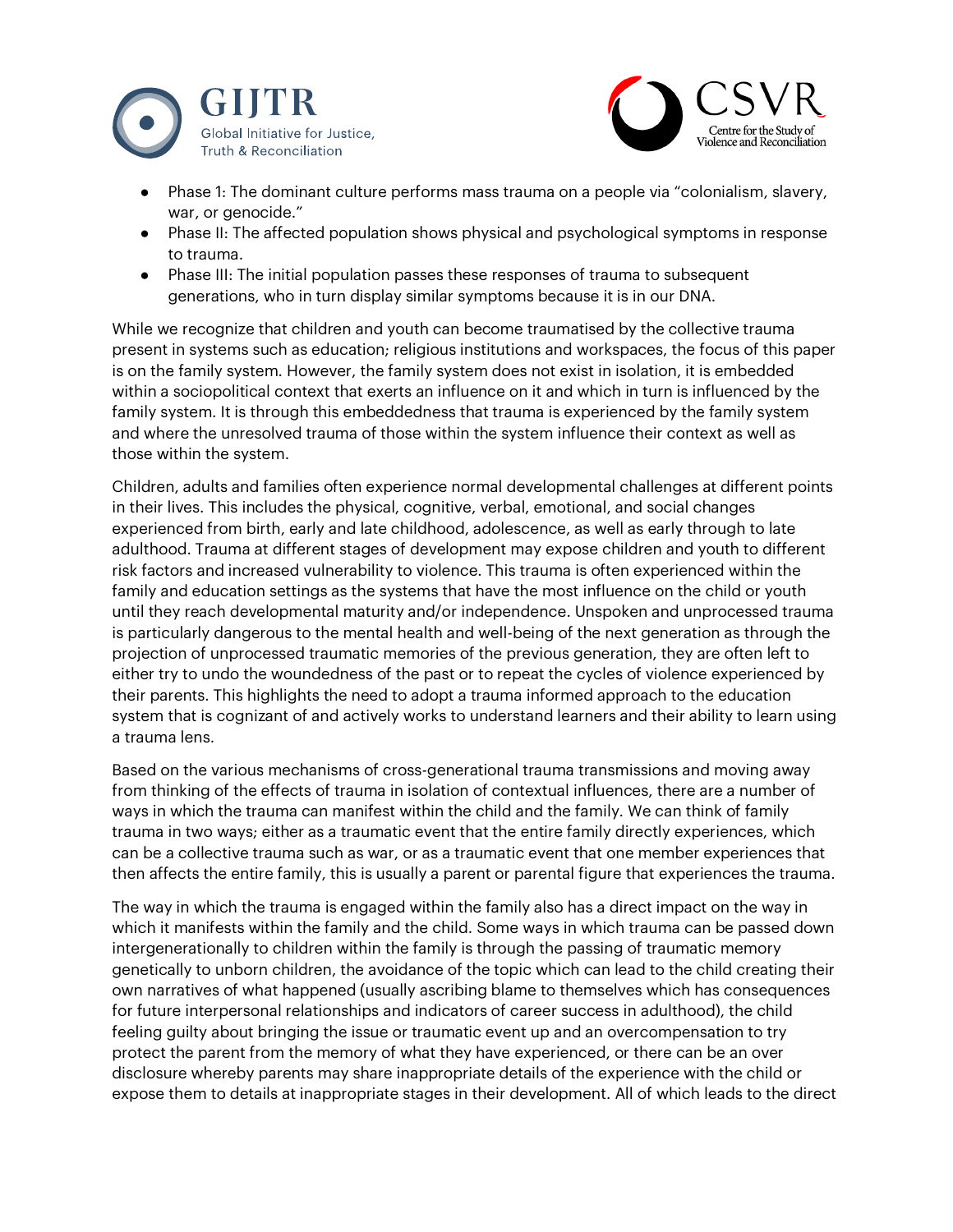



and indirect traumatization of the child, who in addition to their own symptom presentation, often experiences similar symptoms to the parent.

Trauma has a direct impact on the parents' psychological well-being and can manifest itself in a number of complex ways which directly affect their children. Often parents experience a breakdown in their way of relating to others and the world which has an impact on their ability to parent. Different theories will explain these mechanisms differently, but the main and most impactful way that one's parenting is affected is through one's ability to form healthy attachment relationships between themselves and their children. Parents as a result are often unable to act as protective shields for their children, unable to effectively respond to their child's needs, unable to teach their children how to effectively manage their emotions and feelings of being unsafe in a healthy manner. The development of insecure and disorganized attachments again affects the longterm abilities of children to form healthy interpersonal relationships as adults and they carry into adulthood the childhood beliefs and experience that the world is an insecure and dangerous place.

### Section 3: Lessons, Reflections and Recommendations

It is important for the mental health and psychosocial support and peace building fields to be involved in engaging with collective trauma and helping to interpret some of what is happening in our societies in order to make informed and not "wounded" decisions about the social ills and repetitive cycles of violence that face our society. Working with past trauma and its manifestations in the present calls for a variety of multi-systemic forms of holistic mental health and psychosocial support interventions, depending on the extent and severity of the psychological impacts of the trauma. A person's socio-political-economic-cultural environment not only affects their mental health but also shapes the mental health and psychosocial support intervention that is most suitable for the challenges that they face. This approach extends beyond the one-on-one therapeutic model used in traditional psychology, considering the relationship between the individual and the collective by incorporating a community-based view of healing. It also avoids one-size-fits-all interventions, relying instead on context-specific engagements. This is particularly important in countries undertaking peace building processes, which deal with the societal legacies of past abuses and the historical, cultural, political and other specificities that shape them. These contexts are often marked by distinct historical injustices and forms of socioeconomic exclusion, which exacerbate the triggers and effects of trauma among marginalized populations affected by violence. They therefore require a nuanced understanding of the mental health effects of such legacies, which are also greatly influenced by cultural beliefs related to mental health.

The main focus of continental and national transitional justice and peacebuilding strategies has been on justice-focused targets, inter alia, security sector reform, restoring core government functions etc. Few state-sanctioned or continental agency-driven transitional justice or peacebuilding policies and programmes have specifically targeted issues such as individual, family, and community healing and/or psychosocial interventions, which are vital in providing a foundation for durable peace. The few that have targeted such issues, have fallen drastically short of their objectives. This has been due largely to the lack of proper understanding of the impacts of trauma as a driver of violence and barrier to peace building, and the significant under-budgeting of time and resources required to work effectively on this issue.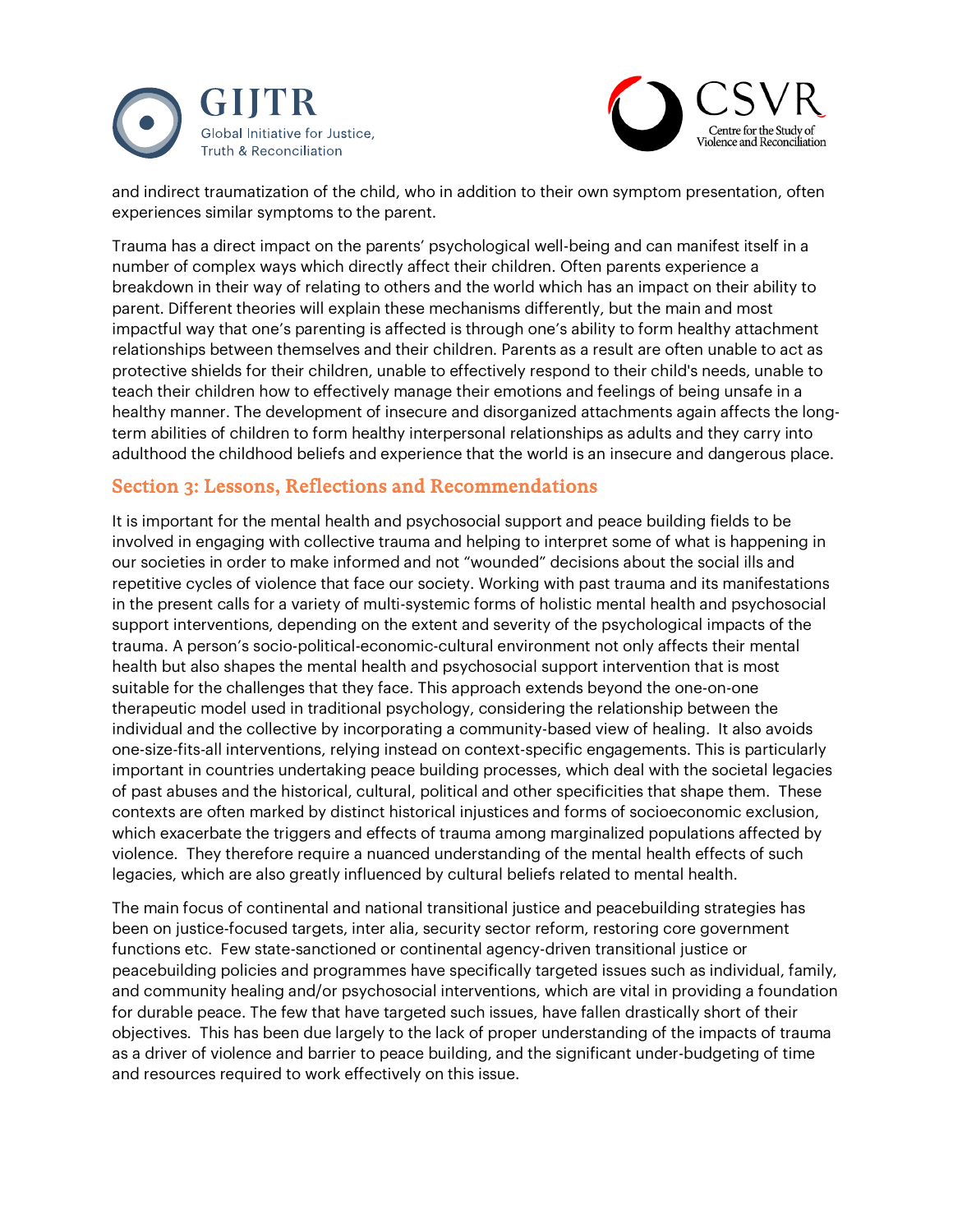



The psychosocial needs of marginalized and vulnerable groupings within a post-conflict society remain largely unaddressed, impeding the potential for creating safer, more inclusive and cohesive communities. This is often due to a combination of the stigma around issues of mental health and the discrimination that people with impaired mental health often face from their systems such as family, community or even members of the larger society, as well as a lack of knowledge on this topic within various societies, in particular the global south. There is therefore a great need for increased psychoeducation and advocacy on and for mental health; trauma healing and the psychological and social impacts of violence more broadly to take place.

It is a necessary shift that is occurring within the mental health and psychosocial support and peace building fields whereby we are increasing the attention that is being paid to the family and communities as a whole. While individual therapy is a crucial part of the healing process for individuals that have suffered a trauma, we cannot neglect the impact that this has on the child/children, families and communities as a whole.

We need to work in a systemic; holistic; multidisciplinary manner in order to create change, for example working with educational institutions, which for many children and youth are often experienced as a refuge from violence and trauma, and this system needs to be strengthened.

A focus also needs to be placed on the historically rooted authoritarian socio-political structures and attitudes that characterize societies living with the legacy of war and/or conflict and which are perpetuated in the post-conflict context. Linked to this is an often toxic sense of masculine identity which is centered around patriarchal beliefs of violence as a means to achieve safety and lack of expression of emotional pain, another key driver of violence in post-conflict settings. Unless psychosocial transformation is an integral part of post conflict reconstruction and development this problem will persist as violent conflict fragments societies and weakens the social fabric that governs relationships and the capacity for recovery. The natural ties, rules and bonds between people and within communities that strengthen coping and resilience are destroyed. Restoring the social fabric that binds and supports people within their own communities is essential for those who have experienced serious traumatic events. This contributes to active citizenship in helping rebuild their communities and countries. These factors require a shift in transitional justice and peacebuilding approaches to incorporate a psychosocial perspective if a durable peace is to be cultivated. Individual psychosocial healing, when linked to collective healing, quickly repositions members' motivations towards helping others within and outside the group. Increasing engagement gradually raises members' political consciousness of their victimization issue(s) within a broader oppressive context and ignites their desire to be activists for the group, and for the cause of "breaking the silence." In order to have the greatest, most sustainable impact on the largest number of marginalized survivors/victims in a context of limited specialized referral resources, a community intervention approach must be prioritized. Such an approach focuses on psychosocial victim empowerment and building communities that contribute to preventing reoccurrence of conflict and are supportive of healing for victims within the community.

Finally, the role of Learning, Monitoring & Evaluation (LM&E) processes during the implementation of a contextualized community model for social cohesion are crucial to developing viable knowledge for violence reduction and prevention. This is not just for affected communities, but also for various levels of government responsible for developing effective, sustainable approaches